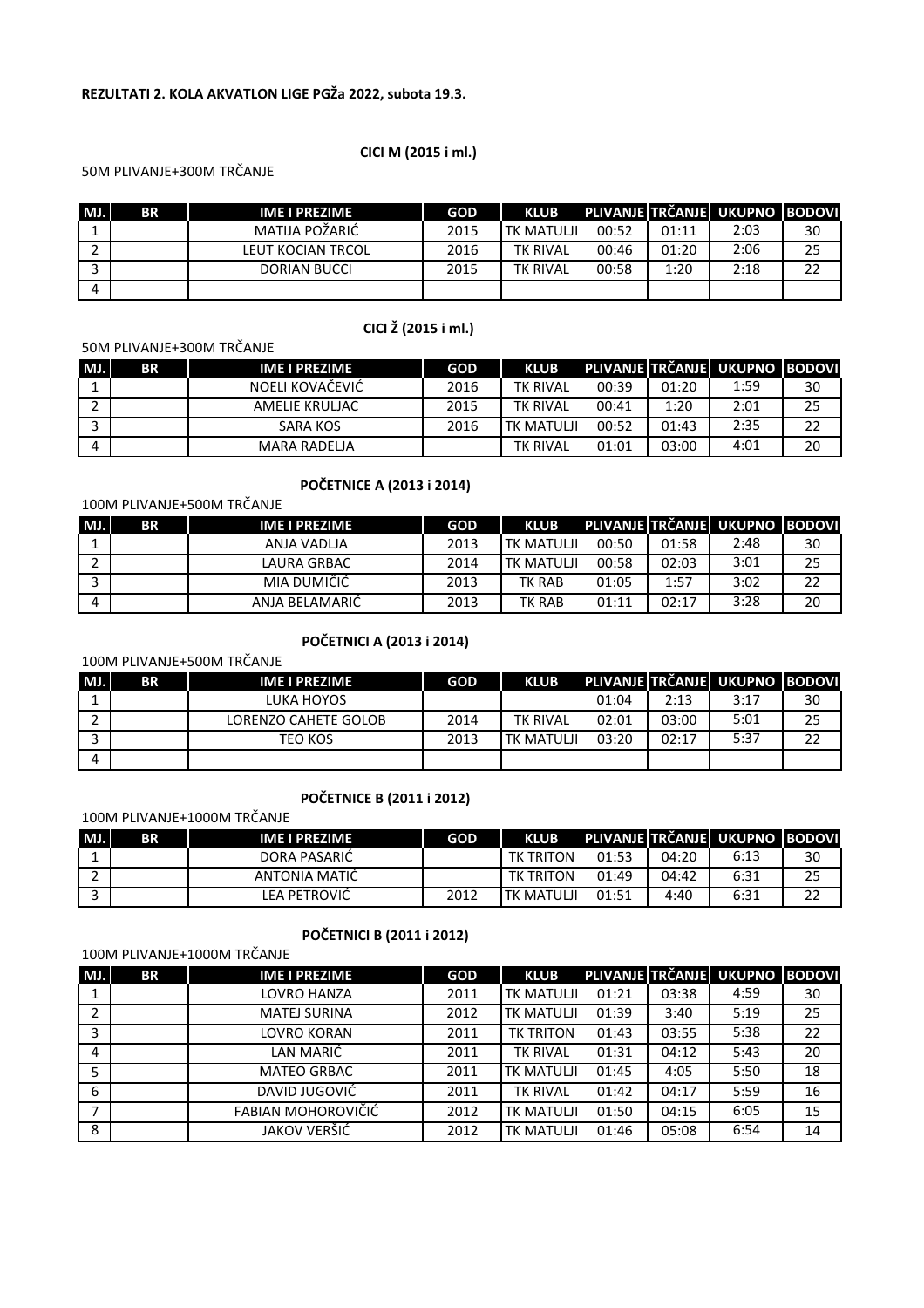### MLAĐI KADETI (2009 I 2010)

# 200M PLIVANJE+1500M TRČANJE

| MJ. | BR | <b>IME I PREZIME</b> | <b>GOD</b> | <b>KLUB</b>     |       |       | <b>IPLIVANJE TRČANJE I UKUPNO IBODOVIL</b> |    |
|-----|----|----------------------|------------|-----------------|-------|-------|--------------------------------------------|----|
|     |    | EINAR MILETIC        | 2009       | <b>TK RIVAL</b> | 02:50 | 05:35 | 8:25                                       | 30 |
|     |    | LOVRO DOBRAVAC       | 2010       | <b>TK RIVAL</b> | 02:58 | 5:55  | 8:53                                       | 25 |
|     |    | IVAN ZRINUŠIĆ        | 2010       | <b>TK RIVAL</b> | 04:16 | 09:18 | 13:34                                      | 20 |

#### MLAĐE KADETKINJE (2009 I 2010)

## 200M PLIVANJE+1500M TRČANJE

| MJ. | <b>BR</b> | IME I PREZIME   | <b>GOD</b> | <b>KLUB</b>       |       |       | PLIVANJE TRČANJE UKUPNO BODOVI |    |
|-----|-----------|-----------------|------------|-------------------|-------|-------|--------------------------------|----|
|     |           | NINA OROS       | 2009       | <b>TK PULA</b>    | 03:03 | 05:55 | 8:58                           | 30 |
|     |           | UNA SARAČEVIĆ   | 2010       | <b>TK MATULJI</b> | 03:40 | 06:11 | 9:51                           | 25 |
|     |           | NATALI VADLJA   | 2010       | <b>TK MATULJI</b> | 03:56 | 7:11  | 11:07                          | 22 |
| 4   |           | NATALI TURKOVIĆ | 2010       | <b>TK MATULJI</b> | 04:04 | 07:11 | 11:15                          | 18 |
|     |           | NIKA PASARIĆ    | 2009       | <b>TK TRITON</b>  | 03:37 | 07:52 | 11:29                          | 16 |

## KADETKINJE (2007 i 2008)

# 200M PLIVANJE+1500M TRČANJE

| MJ. | <b>BR</b> | <b>IME I PREZIME</b> | <b>GOD</b> | <b>KLUB</b>       |       |       | <b>IPLIVANJE TRČANJE I UKUPNO IBODOVI</b> |    |
|-----|-----------|----------------------|------------|-------------------|-------|-------|-------------------------------------------|----|
|     |           | MILICA GOJKO         | 2008       | <b>TK PULA</b>    | 02:42 | 06:05 | 8:47                                      | 30 |
|     |           | TIA DUJKOVIĆ         | 2008       | <b>TK PULA</b>    | 02:34 | 06:16 | 8:50                                      | 25 |
|     |           | SARAH SOKOTA         | 2007       | <b>TK MATULJI</b> | 02:51 | 6:35  | 9:26                                      | 22 |
| Д   |           | DAJANA STRAHIJA      | 2007       | <b>TK MATULII</b> | 03:12 | 07:10 | 10:22                                     | 20 |

#### KADETI (2007 i 2008)

#### 200M PLIVANJE+1500M TRČANJE

| MJ. | <b>BR</b> | <b>IME I PREZIME</b> | <b>GOD</b> | <b>KLUB</b>       |       |       | PLIVANJE TRČANJE UKUPNO BODOVI |    |
|-----|-----------|----------------------|------------|-------------------|-------|-------|--------------------------------|----|
|     |           | <b>DOMINIK OBLAK</b> | 2008       | <b>TK RIVAL</b>   | 02:24 | 05:20 | 7:44                           | 30 |
|     |           | NEO CIKOVIĆ          | 2007       | <b>TK MATULJI</b> | 02:35 | 05:19 | 7:54                           | 25 |
| ∍   |           | ANDREA DRAVEC        | 2008       | <b>TK PULA</b>    | 02:40 | 05:30 | 8:10                           | 22 |
| 4   |           | <b>NEO GRAĐANSKI</b> | 2008       | <b>TK MATULJI</b> | 03:03 | 7:06  | 10:09                          | 20 |
|     |           | VID ŠARAC            | 2008       | <b>TK MATULJI</b> | 03:15 | 07:03 | 10:18                          | 18 |
| 6   |           | ANTONIO ČEKADA       | 2008       | TK TRITON         | 03:35 | 07:02 | 10:37                          | 16 |

## ML. JUNIORKE (2005 i 2006)

#### 400M PLIVANJE+3000M TRČANJE

| MJ. | <b>BR</b> | IME I PREZIME      | <b>GOD</b> | <b>KLUB</b>       |       |       | PLIVANJE TRČANJE UKUPNO BODOVI |    |
|-----|-----------|--------------------|------------|-------------------|-------|-------|--------------------------------|----|
|     |           | AURORA VALINČIĆ    | 2005       | <b>TK RIVAL</b>   | 05:38 | 11:43 | 17:21                          | 30 |
|     |           | <b>TIA KINKELA</b> | 2005       | <b>TK MATULJI</b> | 05:35 | 14:10 | 19:45                          | 25 |
|     |           | LANA VALE          | 2006       | <b>TK RIVAL</b>   | 05:26 | 15:35 | 21:01                          | 22 |
|     |           |                    |            |                   |       |       |                                |    |

## ML. JUNIORI (2005 i 2006)

#### 400M PLIVANJE+3000M TRČANJE

| MJ. | <b>BR</b> | <b>IME I PREZIME</b>  | <b>GOD</b> | <b>KLUB</b>       |       |       | ' PLIVANJE TRČANJE  UKUPNO  BODOVI |    |
|-----|-----------|-----------------------|------------|-------------------|-------|-------|------------------------------------|----|
|     |           | DANIEL PLEŠE          | 2005       | <b>TK MATULJI</b> | 05:29 | 11:50 | 17:19                              | 30 |
|     |           | <b>BORNA DOBRAVAC</b> | 2006       | <b>TK RIVAL</b>   | 05:07 | 09:57 | 15:04                              | 25 |
|     |           | <b>MARK SURINA</b>    | 2005       | <b>TK MATULJI</b> | 05:34 | 10:21 | 15:55                              | 22 |
|     |           | ANTONIO JAKOPĆEVIĆ    | 2005       | <b>TK MATULII</b> | 06:55 | 11:49 | 18:44                              | 20 |

#### JUNIORI (2003 i 2004)

## 400M PLIVANJE+3000M TRČANJE

| MJ. | ΒR | <b>IME I PREZIME</b> | <b>GOD</b> | <b>KLUB</b>         |       |       | I PLIVANJE I TRČANJEL UKUPNO I BODOVIL |    |
|-----|----|----------------------|------------|---------------------|-------|-------|----------------------------------------|----|
|     |    | <b>GABRIEL BARAC</b> | 2004       | <b>TK RIVAL</b>     | 04:35 | 9:25  | 14:00                                  | 30 |
|     |    | NIKO MATAS           | 2003       | <b>TK PULA</b>      | 04:30 | 09:40 | 14:10                                  | 25 |
|     |    | MISLAV HANZA         | 2004       | <b>I TK MATULJI</b> | 05:01 | 10:25 | 15:26                                  | 22 |
|     |    | DARIO STIPANIC       | 2003       | <b>TK RIVAL</b>     | 05:16 | 12:05 | 17:21                                  | 20 |